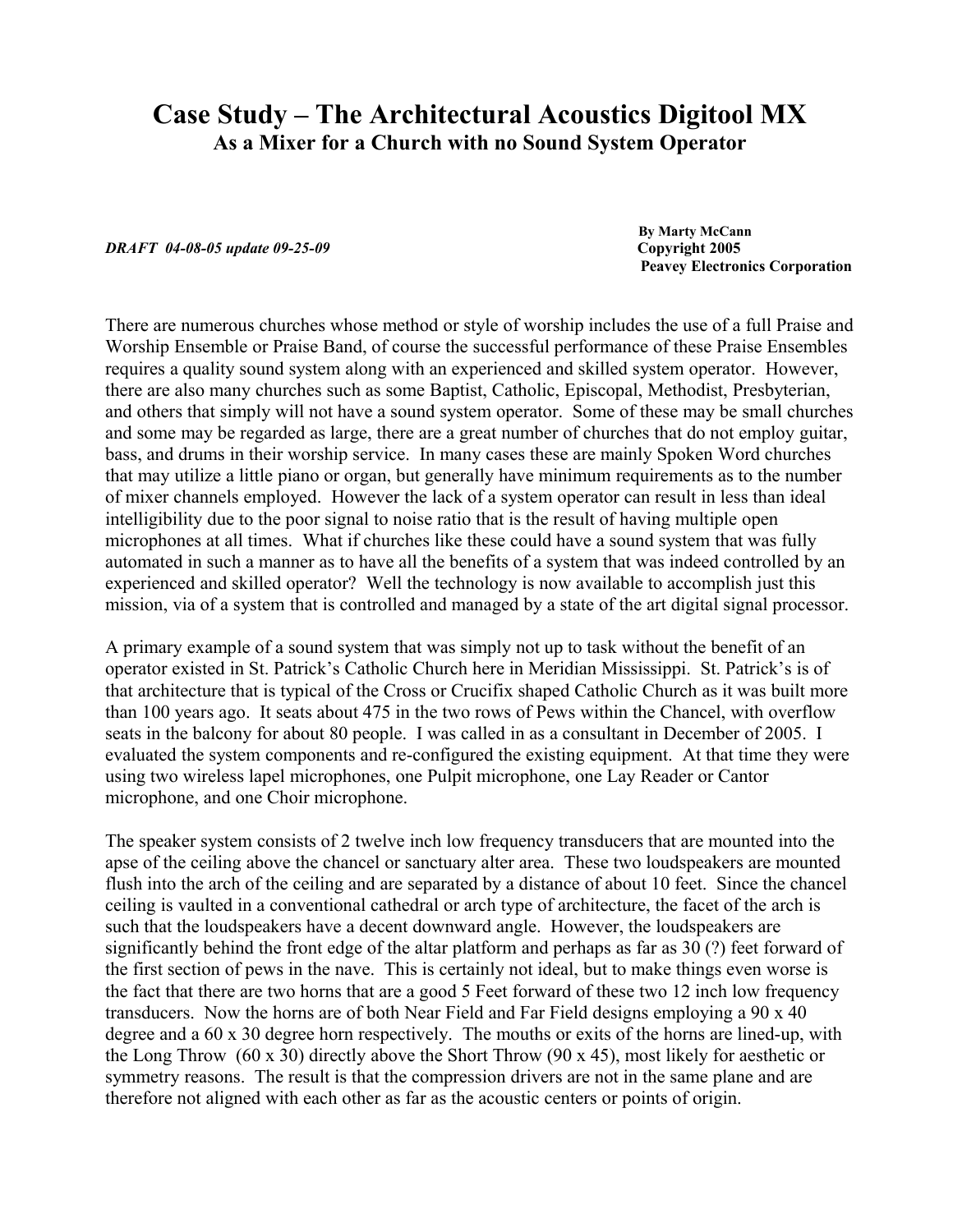After verifying the performance of each component within the Sanctuary sound system, we replaced the Pulpit, Lay Reader, and Choir microphones with Peavey model PVM-480 electret condenser microphones, which have a very narrow super-cardioid pickup pattern. I then used a SIA Software Live Smaart measurement system to determine the needed calibration for the loudspeaker system equalization and some of the microphone inputs that had dedicated equalizers. Although the system exhibited improved intelligibility, it was still not as articulate, nor could we get it to be as loud as I would have liked. There just wasn't much gain before feedback. The environment of this acoustical space was extremely reverberant, as most would expect of a traditional church design such as this.

It was at this time that I decided to recommend an AA Digitool MX 8 x 8 matrix mixer as the solution to the remaining problems. Those problems being the number of constantly open microphones and the fact that the transducer components comprising the main system were spaced at extreme distances and were not able to operate as a true single point source.

The Architectural Acoustics Digitool MX matrix mixer is an 8 input by 8 output digital signal processor that has many features to allow for some of the most advanced applications of digital technology. Each of the eight inputs offers an input mode selection to set up the input for a Microphone or Line Level input. The Microphone input has Phantom Power, Phase Invert switch, and an input Gain control that is variable from  $+15$  dB to  $+50$  dB. The Line Input option offers a selectable gain structure with selectable input sensitivities of  $+12$  dBu,  $+18$  dBu,  $+24$  dBu, and  $+30$ dBu. There is a Trim control that has a range from  $-6.6$  dB through  $+6.5$  dB. There is also a channel Mute Switch as well as a channel Level control that has a range from  $-127$  dB to 0 dB.

Each channel Input has a Filter function with the ability to choose one of the following Filters: Low Pass –12 dB per octave (LP\_12), High Pass –12 dB per octave (HP\_12). Low Pass –6 dB per octave (LP\_6), High Pass –6 dB per octave (HP\_6) Parametric Equalizer (PEQ) with a frequency range from 10 Hz to 20 kHz and Gain from  $-20$  dB to  $+15$  dB. The Bandwidth control has a designated range from 0.004 octaves to 100 octaves.

There are two types of All Pass Filters, A-P1 offers a filter that introduces –90 degrees of phase shift at a designated frequency followed by a continuing shift above the designated frequency that reaches –180 degrees. A-P2 offers a frequency dependent phase shift that performs a bandwidth definable phase shift through which the phase is shifted by 180 degrees. The All Pass filters are vastly under appreciated by most. The A-P2 is an excellent tool for overcoming the disparities caused in applications where adjacent drivers are overlapping in coverage, resulting in lobbing or comb filtering of the frequency response.

Each input also has a choice of a frequency selectable Low (L\_SHF) and High (H\_SHF) Shelving EQ, a Bandpass filter (BP), a Bandstop filter (BS), and Constant Directivity Horn EQ. Each Input has a Gating function, which offers adjustable Threshold, Attack, Hold, Decay, and Gate Floor. There is a mode switch associated with the Gate function that provides for a bypass and four modes of Automix functions. The EQ section of each input offers four more additional filters as outlined above in the Input Filter section. Each input also offers a Compression function with adjustments for Threshold, Ratio, Attack, Decay, and post compression Gain. As you can see that is certainly a lot of feature choices, and that is just on each of the eight inputs.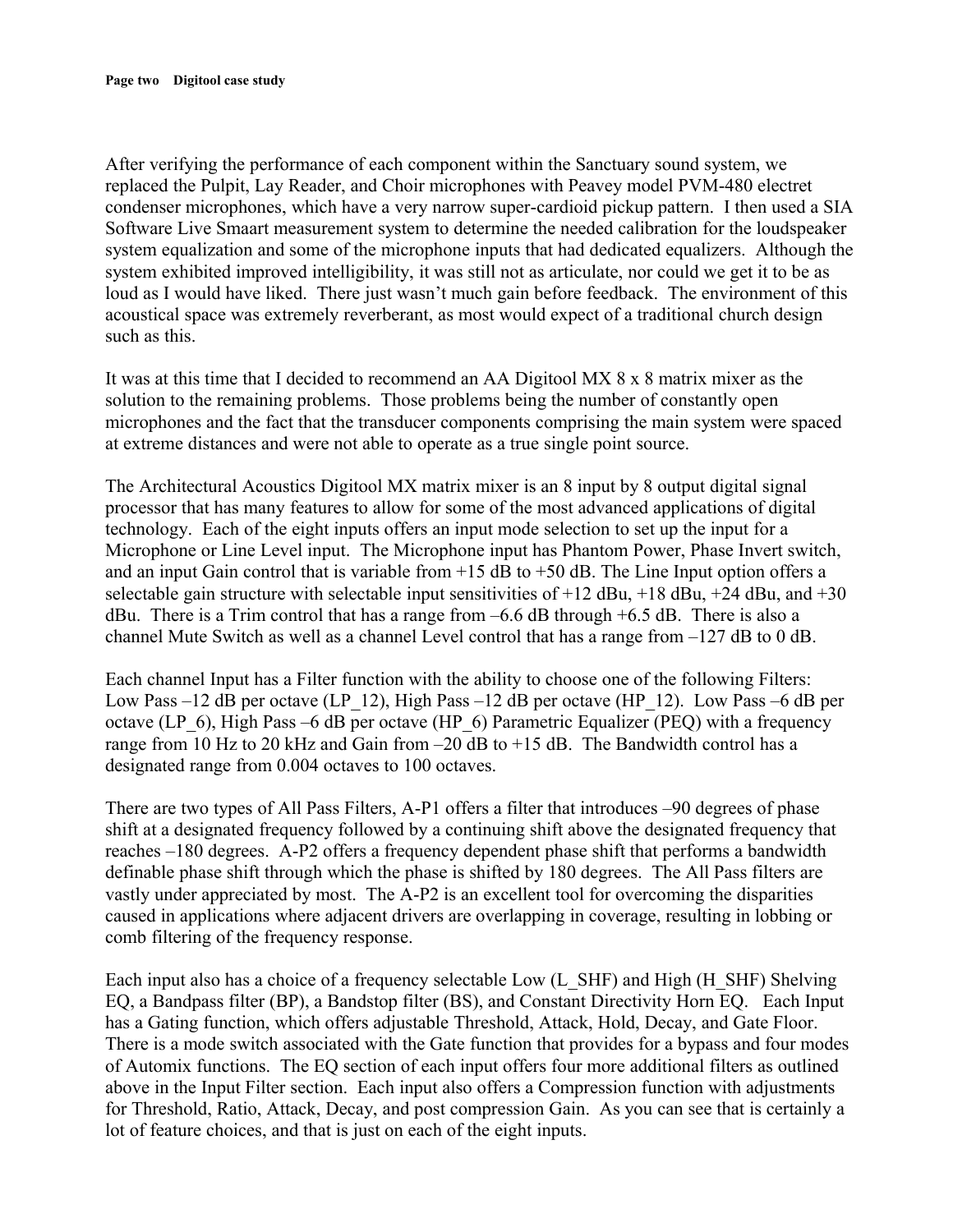## **Page three Digitool case study**

After the input section there is an assignable 8 x 8 Input to Output routing Matrix that allows you to choose which input you want to assign each output. The matrix section also provides for the ability to control the output gain of each input independently to each of the 8 outputs.

Each of the 8 outputs feature a Crossover module that allows for choices of Butterworth filter functions of -6, -12, -18, & -24 dB per octave, -12, and -24 dB per octave Linkwitz/Riley filters, and -12, -18, & -24 dB per octave Bessel filter functions. Each output offers 7 EQ filter functions as outlined above; LP\_12, HP\_12, LP\_6, HP-6, PEQ, A-P1, AP-2, L\_SHF, H\_SHF, BP, BS, and Horn EQ. Each output also offers Compression, Delay, Phase reversal, Level, Mute, and adjustable maximum output levels in scales of  $+6$  dBu,  $+12$  dBu,  $+18$  dBu, and  $+24$  dBu. As you can see the Digitool MX has quite a powerhouse of signal processing capability within its' DSP engine.

Let's now look at how we solved the problems inherent in the existing sound system at St. Patrick's in Meridian. The very first thing we did is to employ the X-Over function of the Digitool MX to replace the analog electronic crossover that was in the system. Output 1 was designated to be Low Pass, so we created a Low Cut or High Pass filter set at 60 Hz using a –24 dB/Octave Butterworth filter function. 60 Hz was chosen after looking at the raw frequency response, and the system rolled off naturally below 60 Hz. The Low Pass or High Cut of Output 1 was set for 1260 Hz using a –24 dB per octave Butterworth filter function. Since a Butterworth filter is defined by the –3 dB down point, this setting actually placed the –6 dB down point of the filter at 1600Hz. However due to the natural roll off of the 12 inch loudspeakers the electro/acoustical X-Over point was more like 1200 Hz.

Output two of the Digitool MX DSP is assigned to the Near Field or short throw 90 x 45 degree horn.. The High Pass frequency is 1400 Hz and is a  $-24$  dB Butterworth filter, which places the  $-6$ dB down point at 1200 Hz The Low Pass (or High cut) frequency of output two is 18 kHz using a –12 dB per octave Butterworth filter. The delay setting to align this output with the 12" low frequency transducers is 5.113 milliSeconds or 5.8 Feet of delay.

Output 3 is assigned to the Far Field or long throw 60 x 30 degree horn. The High Pass frequency is 2.45 kHz (-3 dB) with a –24 dB per octave Butterworth filter, the  $-6$  dB down point of this filter falls at 2 kHz. I chose to cross this second horn over higher to minimize problems in the acoustical summation between 1200 Hz and 2 kHz, as the Near Filed horn has a much greater vertical angle of coverage in this region. The Low Pass frequency or High Cut of output 3 is at 18 kHz with  $a - 12$ dB Butterworth filter. The delay setting is 6.476 milliSeconds or 7.3 Feet.

Output 4 of the Digitool MX is providing the Choir monitor mix, output 5 is for the Balcony, output 6 is the Cry Room, output 7 is for the Narthex or Foyer. These outputs  $(4 – 7)$  have each been high passed and equalized for a smooth response and also have appropriate delay settings to match the propagation time, along with an additional 20 milliSeconds of delay to account for the Hass Effect, to keep the sound image localized so that it appears to come from the Chancel or Alter area. Output 8 is designated as a recording output for such things as archiving wedding ceremonies. The interesting thing about the delay settings for both the Foyer and Cry Room is that with the doors closed, the sound appears to come from the local loudspeakers, but once the doors are opened, it is as if that speaker is shut off and the sound appears to come from the front of the sanctuary,